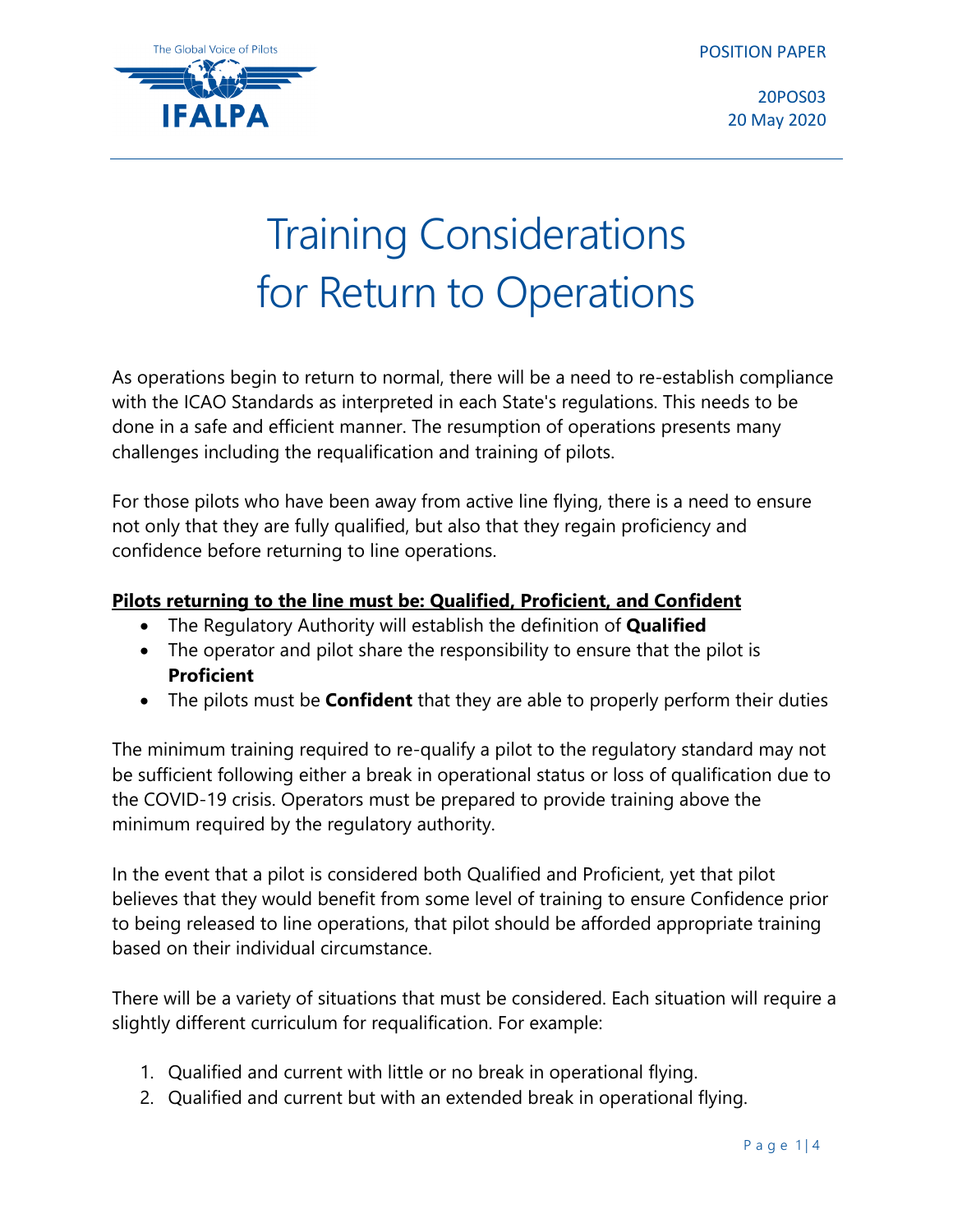- 3. Qualified per point #1 or #2 above but operating under regulatory extension or exemption.
- 4. Loss or recency (3 takeoff/landings in 90 days)
- 5. Loss or qualification requiring training/checking
	- a. Loss of qualification of less than 6 months
	- b. Loss of qualification for 6-12 months

There must be recognition of the individual situation, including varying levels of pilot experience, in the application of these requalification requirements. A long serving, experienced pilot may require minimal training while a relatively new pilot with a lower level of experience may require additional training over the minimum. To ensure that pilots returning to operational status after a break are sufficiently confident in their ability to perform their duties, operators should allow pilots the opportunity to request additional training over and above the normal or expected training footprint.

### **TRAINING PLANNING**

- Pilots must receive sufficient notice of intended training to properly prepare for the training.
- Individual pilots are encouraged to maintain a disciplined approach to self-study while preparing to return to requalify. Operators should provide pilots with the appropriate material and tools to facilitate their self-study. For example: distributed learning bulletins and access to computer based training programmes via web based platforms.
- It is recognized that there will be an increased burden to airlines' training departments. While it is important that training be designed and conducted efficiently, it is critical that the training is not rushed and its quality is not compromised.
- Training pilots and examiners or check pilots may be affected by lapsed qualifications or may be operating under regulatory extension or alleviations. Operators should plan to requalify training pilots and examiners/check pilots who may have also lost their qualification as early as possible.
- All temporary modifications to training requirements and practices due to COVID-19 must include an end date or identify the conditions after which training will revert to the normal process.
- Some pilots have had employment terminated temporarily (layoff/furlough). Operators must consider the recall process and period required when scheduling training.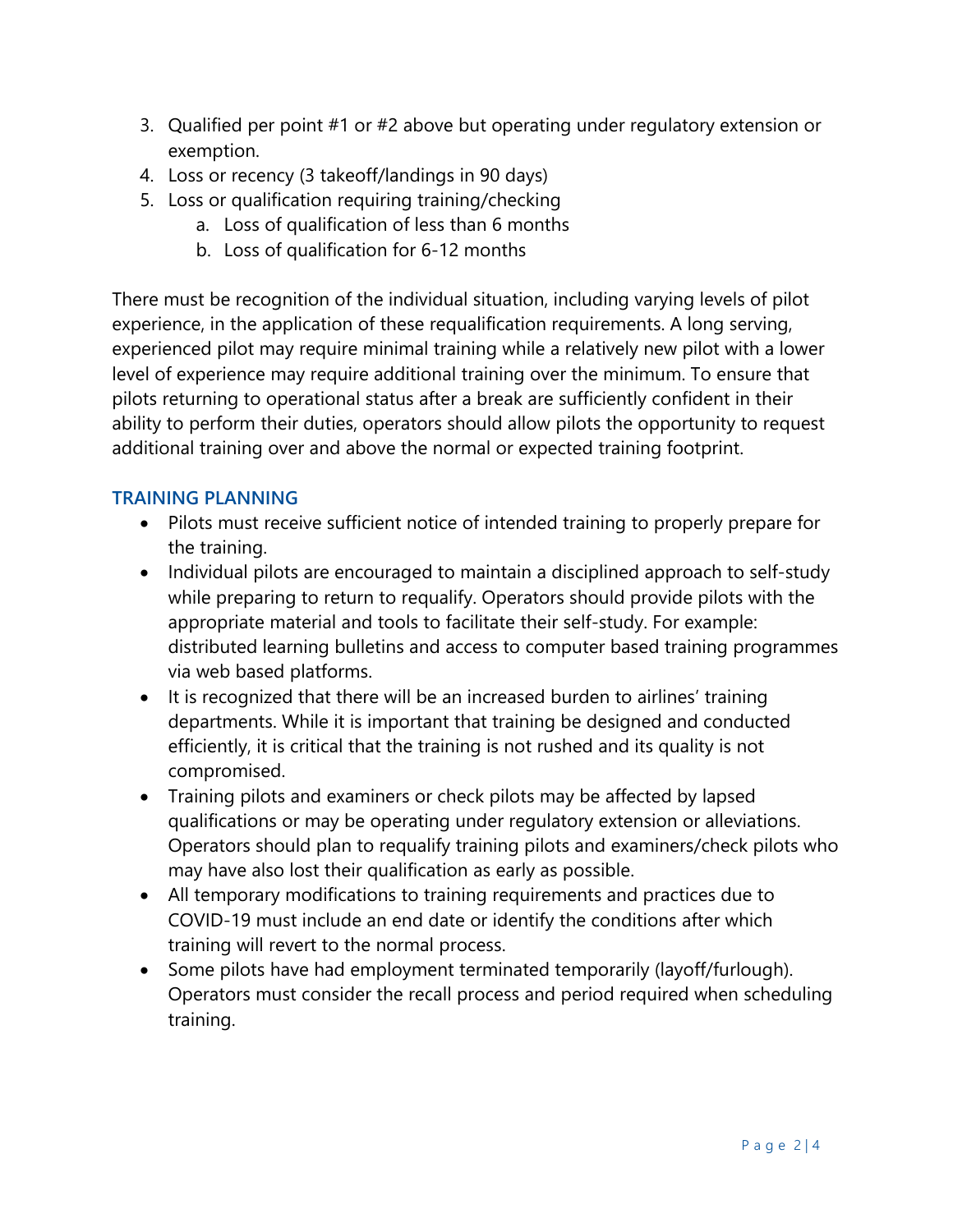## **CURRICULUM**

- A matrix of requalification categories should be developed to enable a standardized curriculum to be developed for those pilots in each category.
- Many operators have already established curricula used to requalify pilots returning from short term absences. Operators are encouraged to use these curricula as a basis for developing additional training for returning pilots.
- The emphasis in designing and delivering the curriculum must be on training as opposed to checking.
- Training curriculum should include both a predetermined minimum number of training periods and/or training hours as well as predetermined standards of competency and proficiency.
- All requalification training should start with a standardized baseline requalification curriculum that is specific to the requalification category of the pilot. Flexibility should be built into the curriculum to allow minor modifications in the form of additional training requirements that may be unique to an individual pilot.
- The training curriculum should allow extra time for pilot-requested practice.

# **TRAINING DELIVERY**

- All requalification training should be done in a full crew environment (Captain/First Officer).
- All training must be conducted by an instructor who is appropriately qualified under the normal regulatory structure.
- All training and checking must be conducted by the operator's own instructors and/or examiners.
- Requalification training and checking must be completed in an appropriate level of flight simulation training device (FSTD) as required by regulation. There should be no regulatory waivers to allow training on a lower level training device than would normally be allowed nor should on-aeroplane training be conducted when it would not normally be.
- When using a Full Flight Simulator, motion should be used for all refresher training.
- Training should ensure an opportunity for pilots to practice manual handling skills in multiple scenarios.
- If only regaining recency (3 Takeoff/Landings in 90 days) is required, it may be completed on aeroplane if permitted by State regulation.
- A list of changes in company operations; for example SOP changes, that have taken place during the pilot absence should be available for the pilot when the training starts.